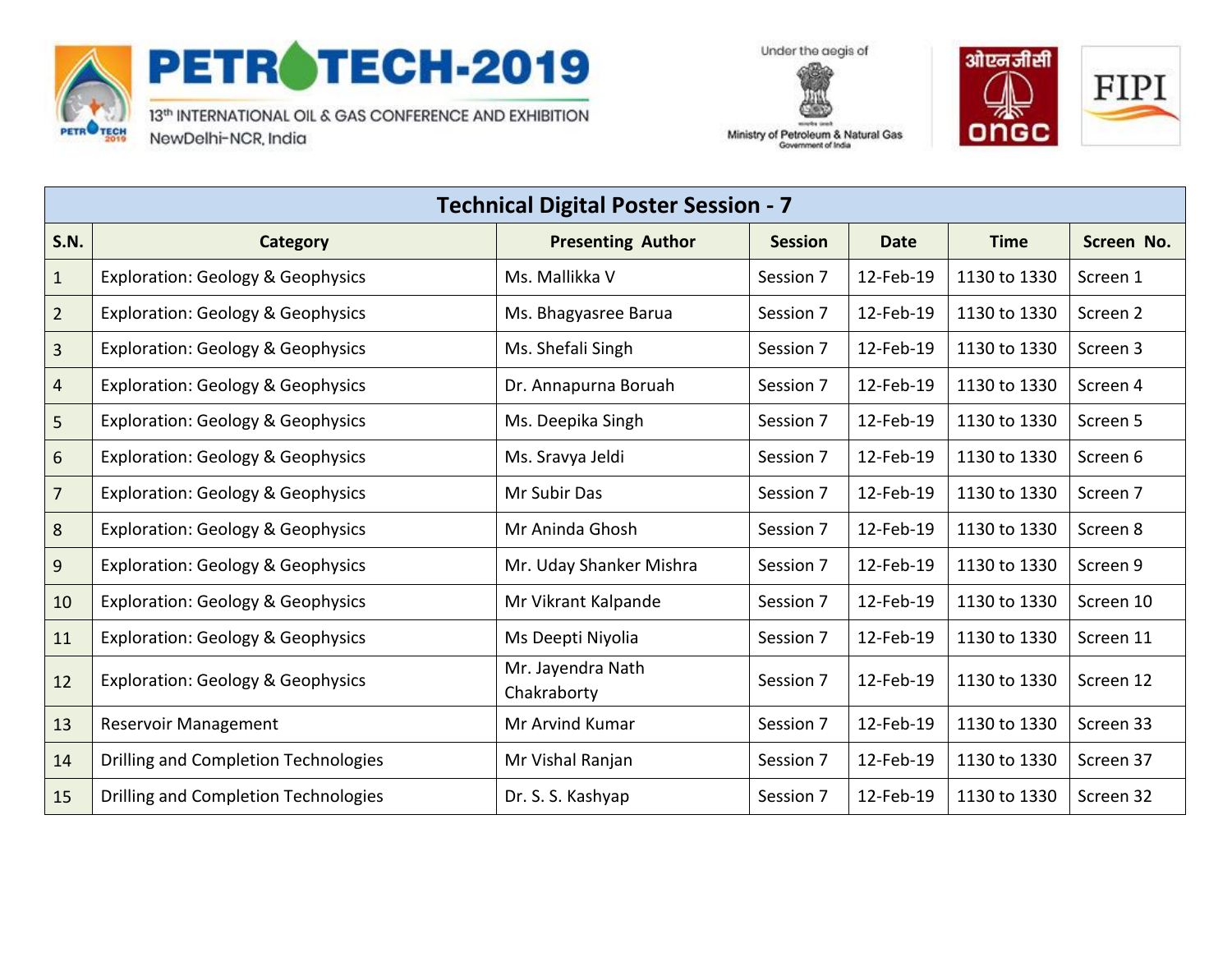

## PETROTECH-2019

13th INTERNATIONAL OIL & GAS CONFERENCE AND EXHIBITION NewDelhi-NCR, India

Under the aegis of



Ministry of Petroleum & Natural Gas Government of India

| 16 | Pipeline Transportation and Storage          | Mr. P.K.Jha             | Session 7 | 12-Feb-19 | 1130 to 1330 | Screen 34 |
|----|----------------------------------------------|-------------------------|-----------|-----------|--------------|-----------|
| 17 | <b>Upstream Production &amp; Development</b> | Mr M.K.Srinivas         | Session 7 | 12-Feb-19 | 1130 to 1330 | Screen 13 |
| 18 | <b>Upstream Production &amp; Development</b> | Ms Anjani Kumar         | Session 7 | 12-Feb-19 | 1130 to 1330 | Screen 14 |
| 19 | <b>Upstream Production &amp; Development</b> | Mr Bhupendra Kumar      | Session 7 | 12-Feb-19 | 1130 to 1330 | Screen 15 |
| 20 | <b>Upstream Production &amp; Development</b> | Mr Dhrubajyoti Bhuyan   | Session 7 | 12-Feb-19 | 1130 to 1330 | Screen 16 |
| 21 | <b>Upstream Production &amp; Development</b> | Mr Nikhil Saxena        | Session 7 | 12-Feb-19 | 1130 to 1330 | Screen 17 |
| 22 | <b>Upstream Production &amp; Development</b> | Mr Kalpajit Hazarika    | Session 7 | 12-Feb-19 | 1130 to 1330 | Screen 18 |
| 23 | <b>Upstream Production &amp; Development</b> | Mr Arshil Aazam Khan    | Session 7 | 12-Feb-19 | 1130 to 1330 | Screen 19 |
| 24 | <b>Upstream Production &amp; Development</b> | Mr Jinen Vora           | Session 7 | 12-Feb-19 | 1130 to 1330 | Screen 20 |
| 25 | <b>Upstream Production &amp; Development</b> | Mr Avinav Kumar         | Session 7 | 12-Feb-19 | 1130 to 1330 | Screen 21 |
| 26 | <b>Upstream Production &amp; Development</b> | Mr Amrendra Narayan     | Session 7 | 12-Feb-19 | 1130 to 1330 | Screen 22 |
| 27 | <b>Upstream Production &amp; Development</b> | Mr.MOHAN RANJITH        | Session 7 | 12-Feb-19 | 1130 to 1330 | Screen 23 |
| 28 | <b>Upstream Production &amp; Development</b> | Mr Mohit B. Patel       | Session 7 | 12-Feb-19 | 1130 to 1330 | Screen 24 |
| 29 | <b>Upstream Production &amp; Development</b> | Mr Subhagya Kumar Patel | Session 7 | 12-Feb-19 | 1130 to 1330 | Screen 25 |
| 30 | <b>Upstream Production &amp; Development</b> | Mr Gaurav Kumar Ranjan  | Session 7 | 12-Feb-19 | 1130 to 1330 | Screen 26 |
| 31 | <b>Upstream Production &amp; Development</b> | Mr Rajnesh Gogoi        | Session 7 | 12-Feb-19 | 1130 to 1330 | Screen 27 |
| 32 | <b>Upstream Production &amp; Development</b> | Mr Satyaki Sen          | Session 7 | 12-Feb-19 | 1130 to 1330 | Screen 28 |
| 33 | <b>Refining Technology</b>                   | Anil Kumar Sarin        | Session 7 | 12-Feb-19 | 1130 to 1330 | Screen 35 |